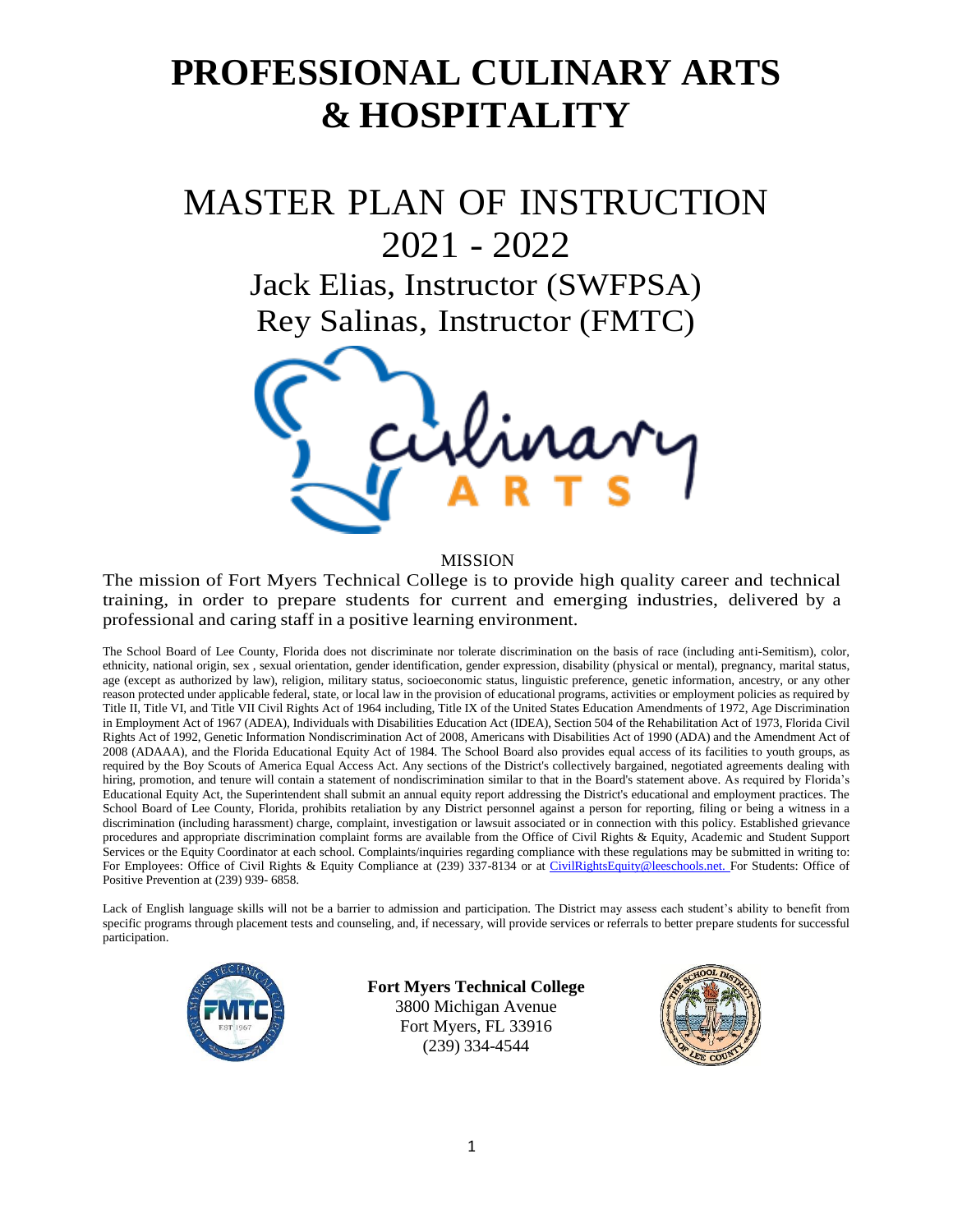# **Professional Culinary Arts & Hospitality**

# **INTRODUCTION**

The purpose of the program is to prepare students for employment in the Professional Culinary Arts & Hospitality field. The objectives of the program are to provide the basic skills and understanding, which will prepare the student for an entry-level employment in the food service industry. Graduates may secure employment in restaurants, institutions, bakeries and in other areas of the food service industry.

## **PROGRAM MISSION**

To provide a quality education in the Professional Culinary Arts & Hospitality field and to prepare students for successful employment in the food service industry.

# **PROGRAM PHILOSOPHY**

We believe in a training program that provides knowledge and skills for a successful career in the Professional Culinary Arts & Hospitality. The curriculum is designed to educate individuals to meet and exceed requirements of entry-level positions. Development of social responsibilities, financial planning, selfevaluation, and a ready to work attitude are also taught in the program.

# **PROGRAM CONTENT**

- Principles of commercial cooking
- Menu planning
- Use of small equipment and hand tools
- Use of large equipment
- **Storage**
- Fruit and vegetable preparation
- Dairy, egg and farinaceous (starchy) preparation
- Salad, buffet food and beverage preparation
- Bakery goods and dessert
- Employability skills

# **ESSENTIAL TRAINING TASKS**

**Physical Requirements**

Ability to:

- Lift 50 pounds from floor level to chest high level for putting up stock and pulling it for use.
- Stand on one's feet for at least four (4) hours at a time while working.
- Work in all different kinds of temperature settings from  $90^{\circ}$  (on the hot line) to  $0^{\circ}$  F (in the walk-in
- freezer) putting up and pulling stock for use.
- Use hand/eye dexterity for the use of small hand tools for slicing, peeling, chopping, mixing, measuring, and cleaning.
- Stoop
- Crouch and/or bend.
- Communicate.

# **Cognitive Requirements**

Ability to:

- Collaborate with others.
- Make decisions.
- Cope with anger/hostility of others in a calm manner.
- Cope with moderate to high levels of stress.
- Cope with confrontations.
- Cope with frustration.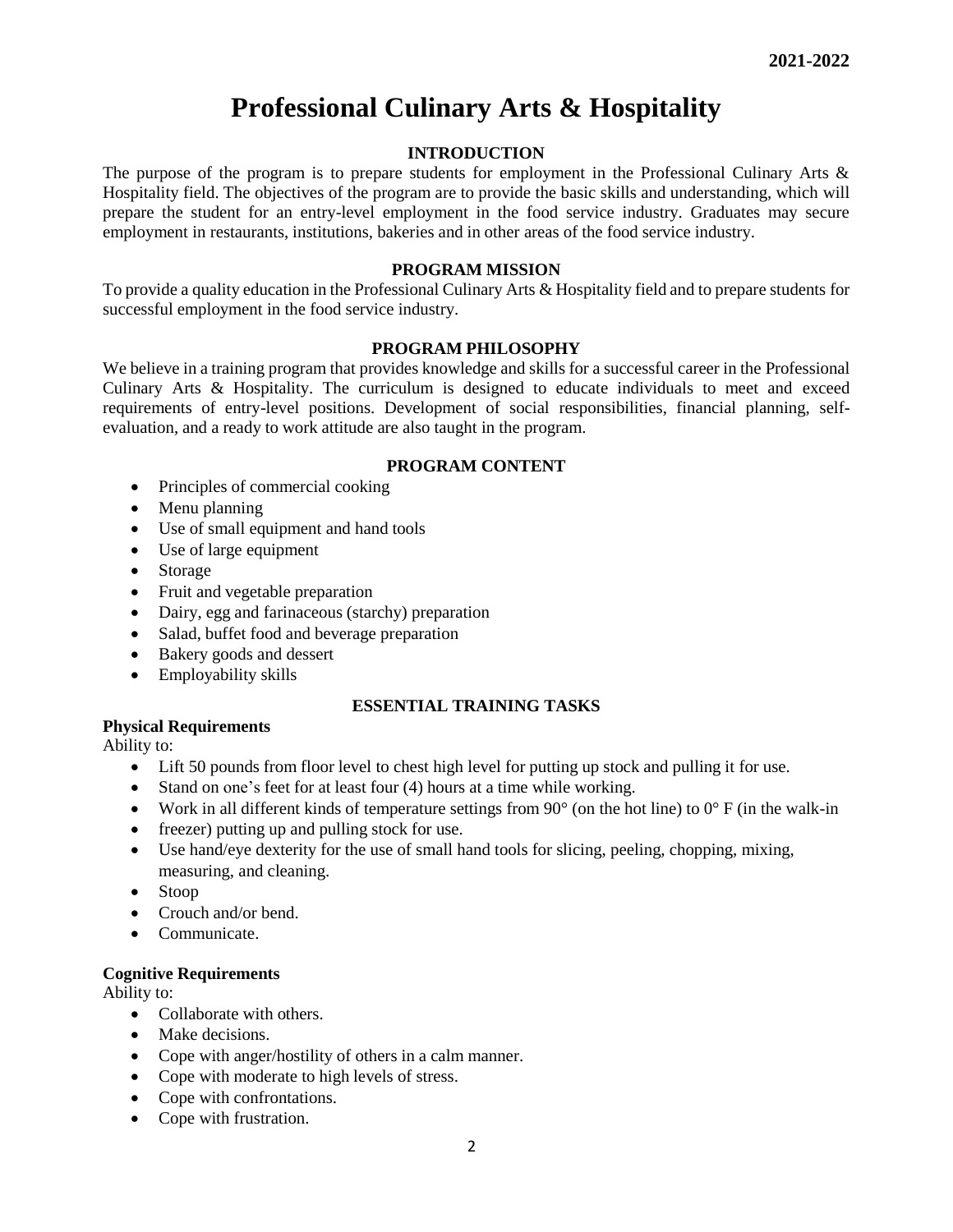- Assist with problem resolutions.
- Demonstrate a high degree of patience.
- Work in areas that are close and crowded.
- Plan and organize daily activities.
- Apply common sense understanding to carry out instructions furnished in both written and oral form.
- Tolerate moderate noise level.
- Perform repetitive tasks.
- Measure accurately.
- Work without close, direct supervision.
- Work on multiple tasks and priorities.
- Perform and complete tasks of relative complexity.
- Perform basic mathematical operations.
- Resolve conflicts with patience.
- Follow a recipe.

# **Essential Employability Skills**

Foundational Skills:

- Be organized.
- Arrive to work on time or early.
- Be dependable.
- Have a positive attitude toward work.
- Exert high levels of effort and perseverance.
- Complete tasks on time and accurately.
- Seek out information to improve skills.
- Be flexible and adaptable.
- Complete all tasks, even if unpleasant.
- Understand dress code or uniform guidelines.
- Maintain personal hygiene.

# Interpersonal Skills:

- Be friendly and polite.
- Respect supervisors and coworkers.
- Respond appropriately to customer requests.
- Ask for feedback.
- Take constructive criticism.
- Resolve conflicts calmly and appropriately.

Communication Skills:

- Read and understand written materials.
- Listen, understand, and ask questions.
- Follow directions.
- Express ideas clearly when speaking or writing.
- Learn required technology and use appropriately.

# Problem Solving and Critical Thinking:

- Accept change.
- Be willing to start, stop, and switch duties.
- Work calmly in busy environments.
- Start tasks without prompting.
- Ask questions to solve problems do job better.

# Teamwork:

- Be comfortable working with people of diverse backgrounds.
- Be sensitive to other peoples' needs.
- Take responsibility for own share of work.
- Contribute to team goals.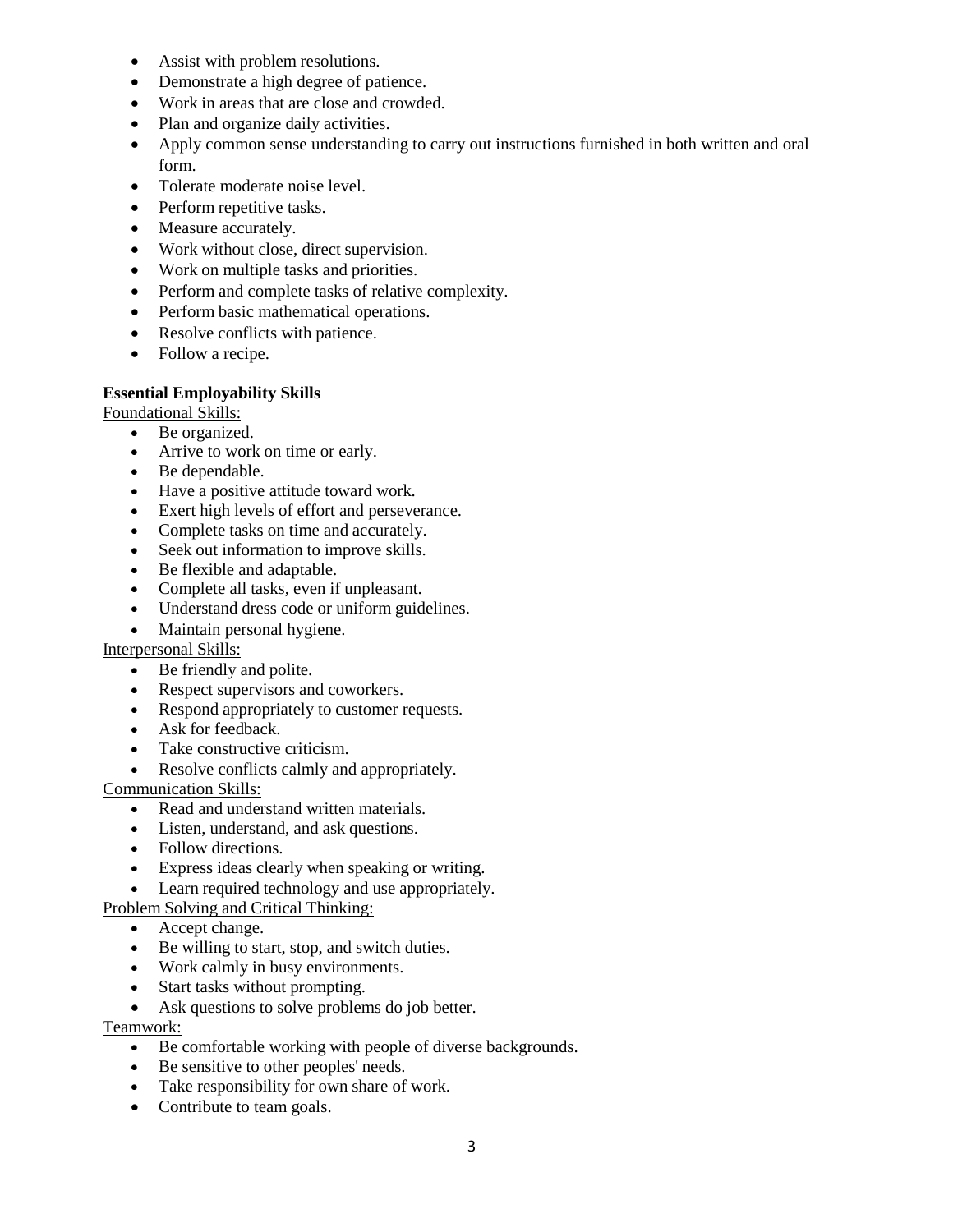Ethics and Legal Responsibilities:

- Take responsibility for own decisions and actions.
- Understand and follow company rules and procedures.
- Be honest and trustworthy.
- Act professionally and with maturity.

#### **ACCOMMODATIONS**

Federal and state legislation requires the provision of accommodations for students with disabilities as identified on the secondary student's IEP or 504 plan or post-secondary student's accommodations plan to meet individual needs to ensure equal access. Post-secondary students with disabilities must self-identify, present documentation, required accommodations if needed, and develop a plan with their post-secondary service provider. Accommodations received in post-secondary education may differ from those received in secondary education. Accommodations change the way the student is instructed. Students with disabilities may need accommodations in such areas as instructional methods and materials, assignments and assessments, time demands and schedules, learning environment, assistive technology, and special communication systems. Documentation of the accommodations requested and services provided are maintained in a confidential file.

#### **TUITION**

Tuition is charged for adult students at a reasonable rate that may vary slightly from year to year and is due prior to the first day of each semester. Current fee information is available from Student Services. Tuition is waived for eligible high school dual-enrolled students. Failure to pay all fees due at the time class begins will result in the student not being able to attend class and/or clinical.

#### **CLASS SCHEDULE**

Daytime certificated classes meet Monday through Friday from 8:00 A.M. until 2:30 P.M. This amounts to 30 hours of classroom instruction per week. Lunch breaks are 30 minutes in length.

#### **ATTENDANCE POLICY**

In an effort to develop appropriate employability skills, FMTC students are expected to attend all class sessions. As is expected in the workplace, when it is necessary to be absent due to illness or emergency situations, all students are to notify the instructor on or before the date of absence. The student attendance policy for each post-secondary program is consistent with industry standards.

Campus attendance is kept via a computerized system. It is the responsibility of the student to **log in** and **out**  in order to receive credit for class time. This allows the school to keep accurate attendance records for the actual number of hours and minutes attended.

All adult students are expected to be in attendance at least 90% of their scheduled hours during each semester. Adult students failing to maintain the 90% attendance standard will not be permitted to continue in their program and may be required to sit out one full semester, unless administration approves to waive the 90% standard based on special circumstances.

#### **Illness**

A student who becomes ill during school hours shall report to an instructor. Due to health concerns involved with food preparation, the instructor reserves the right to dismiss a student from class based upon evidence of illness. This would be considered an absence and absence time will be accrued. Upon request from an instructor, a student will be required to obtain a written statement from a physician for any absence due to illness or injury.

#### **Absences**

A student who is absent for 6 consecutive class sessions, without prior approval and without contact with the instructor, will be withdrawn from enrollment in his/her program. A student withdrawn for absenteeism must petition administration to return. Students exhibiting a pattern of consecutive absences of 4 days will be subject to dismissal as determined by a School Intervention Team. School Intervention Team meetings will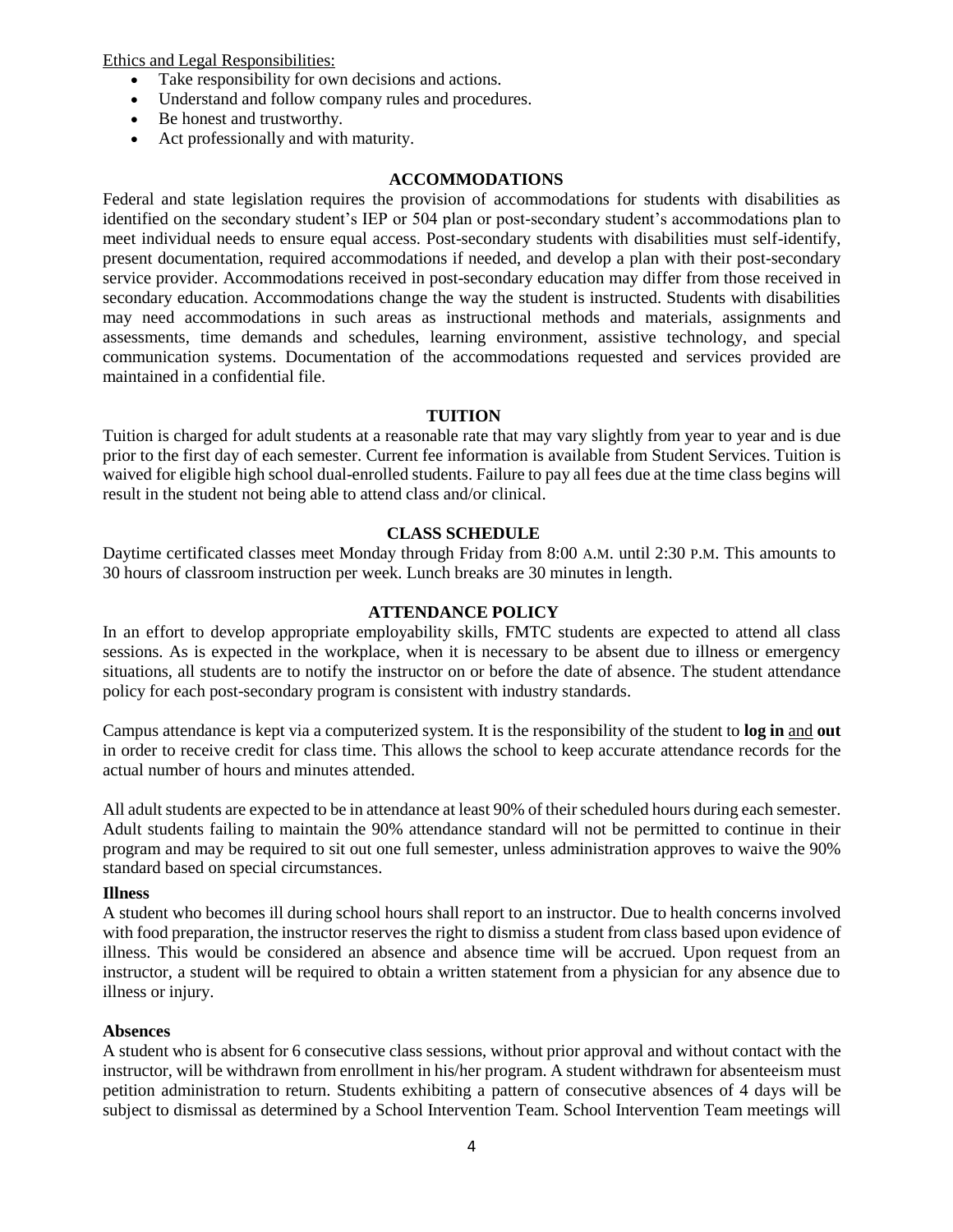be held as necessary to attempt to alleviate issues resulting in excessive absences and to counsel the student of possible alternatives and consequences.

Students, who are late for class, including returning late from lunch, must clock in. Students who leave school early must notify their instructor and clock out. Thistime out of classisrecorded astime absent and is counted against the required 90% attendance. Excessive tardies or early departures will be reported to the Student Affairs Specialist and will result in a meeting with the School Attendance Intervention Team.

Adult students who know they will be out of school for an extended period of time (4 days or longer) may apply for a Leave of Absence from their program. A Leave of Absence will be granted only once during a twelve-month period. STUDENTS WHO EXERCISE A LEAVE OF ABSENCE MAY HAVE TO EXTEND THEIR TIME IN THEIR PROGRAM AND PAY ADDITIONAL FEES.

# **Leaving Campus During School Hours**

Students must notify their instructor when leaving campus early. This is for the safety of students, to accurately track time, and to allow the instructor to best utilize instructional resources.

# **PLAN OF INSTRUCTIONAL PRACTICES**

#### **Teaching Methods**

Lecture, demonstrations, discussion, group interaction, verbal and written quizzes, skill practice, individualized instruction, and web-based learning are among the teaching methods utilized. Textbooks, workbooks, projects, journals, board examples, interactive learning, and guest speakers are used for instruction.

Among the provisions made to allow for individual differences are pre-testing to determine entry level, workbooks and study guides for progress at individual rate, progress grading, individualized instruction, individual project assignments, and referral for basic skills remediation. Curriculum may be adapted to meet the individual needs and individual goals of students.

#### **Safety**

A basic outline of safety standards and practices is covered the first week of class along with a continuous implementation of safety principles.

#### **Evaluation**

Class performance, quizzes, tests, attendance, portfolio assessments, completion of project assignments, decision-making, work habits, achievement of entry-level competencies, and other methods are used for evaluation.

#### **GRADING PROCEDURE**

#### **Teacher Grading Procedure**

The students' performance will be evaluated through the following methods:

| Test (given bi-weekly)     | 25% |
|----------------------------|-----|
| Attendance                 | 10% |
| Class participation rubric | 65% |

The grading policy for the program is as follows:

| $\mathsf{A}$ | $90 - 100\%$ |
|--------------|--------------|
| B            | $80 - 89%$   |
| C            | $70 - 79%$   |
| D            | $60 - 69\%$  |
| F            | $0 - 59\%$   |

Fort Myers Technical College is a post-secondary institute designed to provide trained individuals to industry. The approved post-secondary program grading requirements must be met if the student is to receive a certificate.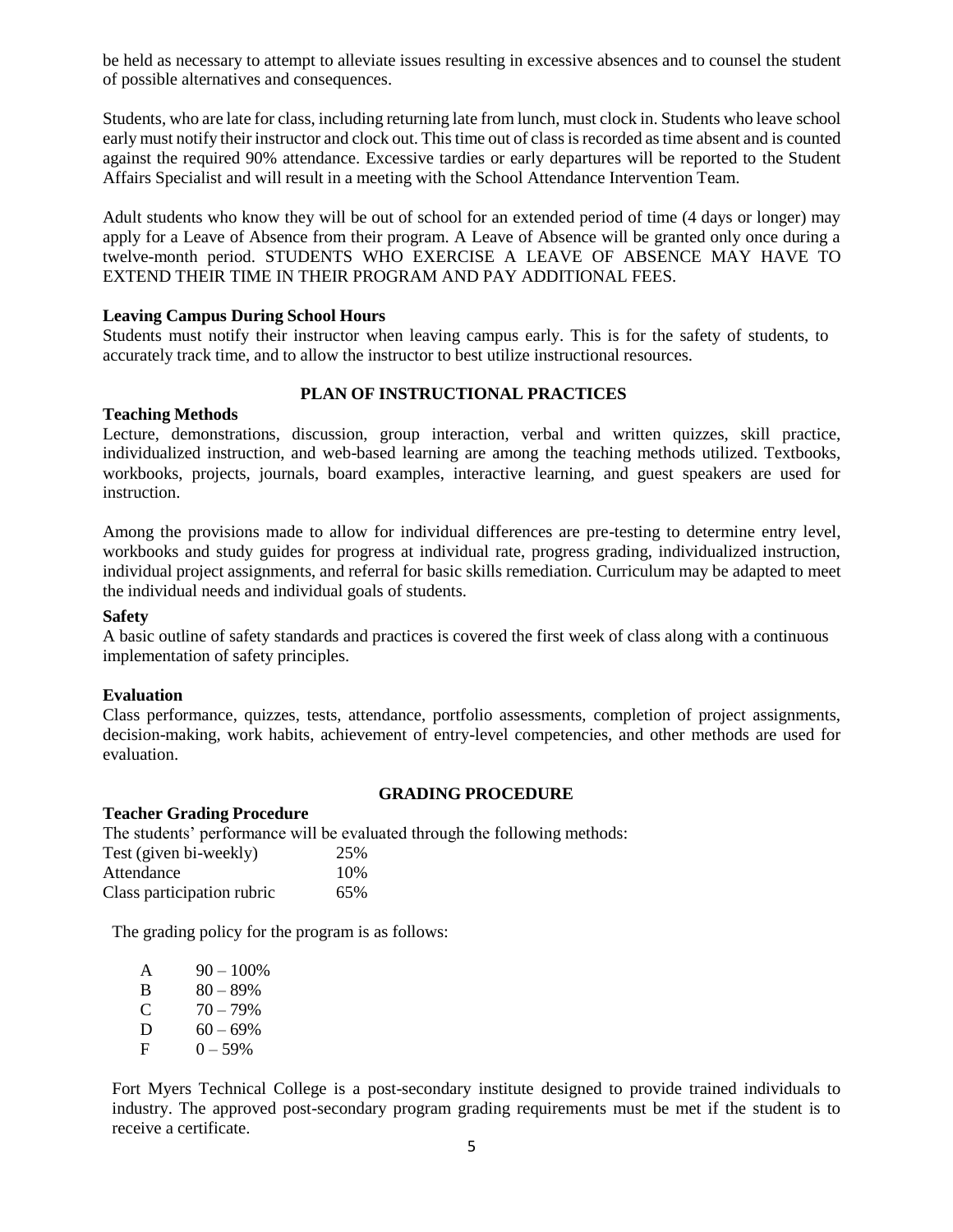# **Program Progress**

Students are required to complete the program of training within the hours allotted by the state of Florida for completion. Progress must be at a rate that will allow completion of the program with the number of membership hours stated in the Curriculum Frameworks.

Failure to progress at this rate will require the student to meet with the program instructor, career specialist, and an administrator in order to identify an appropriate completion point or to assist the student in selecting a more appropriate training program.

#### **Work Habits**

Effective work habits are the cornerstone to successful employment. Students are expected to demonstrate productive work habits during all phases of enrollment. Instructors will work with students who need assistance in this area to improve the overall possibility for successful employment.

**Attendance:** Attends class, arrives/leaves on time; begins and ends work as expected.

**Character:** Displays loyalty, honesty, trustworthiness, dependability, reliability, initiative, self-discipline, and self-responsibility; displays a high level of effort and commitment to performing and completing work. **Teamwork:** Respects the right of others; respects confidentiality; is cooperative; is assertive; displays a customer service attitude; seeks opportunities for continuous learning; demonstrates mannerly behavior; encourages and facilitates cooperation, pride, trust, and group identity; fosters commitment and team spirit. **Appearance:** Displays appropriate dress, grooming, hygiene, and etiquette; wears full regulation uniform. **Attitude:** Displays a willingness to cooperate and accept constructive criticism; sets realistic expectations; approaches assignments with interest.

**Productivity:** Is prepared for class by reading assignments and completing homework; contributes to class discussions; and involvement in lab activities (in other words, no sleeping or daydreaming). Follows safety practices; conserves and maintains equipment and supplies; keeps work area neat and clean; follows directions and procedures; makes up assignments and tests punctually; notifies proper authorities of situations presenting potential safety hazards; does not use or knowingly permits others to use tools and equipment improperly; stays on task and utilizes time constructively.

**Organization:** Manifests skill in prioritizing and management of time and stress; demonstrates flexibility in adapting to changes.

**Communication:** Communicates accurate information to others in a professional and courteous manner; displays appropriate nonverbal (eye contact, body language) and oral (listening, telephone etiquette, grammar) skills; asks pertinent questions; listens attentively to others, notifies instructor in advance of absences or tardies.

# **SATISFACTORY ACADEMIC PROGRESS**

In order to receive and continue to receive financial assistance of any type, a student must maintain satisfactory academic progress. The Financial Aid Advisor will require a progress report to be completed by the student's instructor and submitted to the Financial Aid Office prior to each disbursement.

Students are considered to be making Satisfactory Academic Progress (SAP) if they successfully complete their scheduled clock hours, achieve a specific cumulative grade evaluation or grade point average (GPA), and do not exceed the maximum time limits to complete their course of study. Each Student Academic Progress will be checked at 450 clock hours and prior to subsequent disbursements for students enrolled in programs one academic year or greater. Progress will be checked at the half-way point for programs less than one academic year. No SAP is required prior to the first disbursement.

# **REQUIREMENTS FOR A CERTIFICATE**

All competencies specified in the State of Florida Curriculum Frameworks for the program must be successfully completed. Successful completion is at least a 75% average in the areas of skills, knowledge, and work habits.

Proficiency in the competency standards listed in the Master Plan of Instruction must be demonstrated.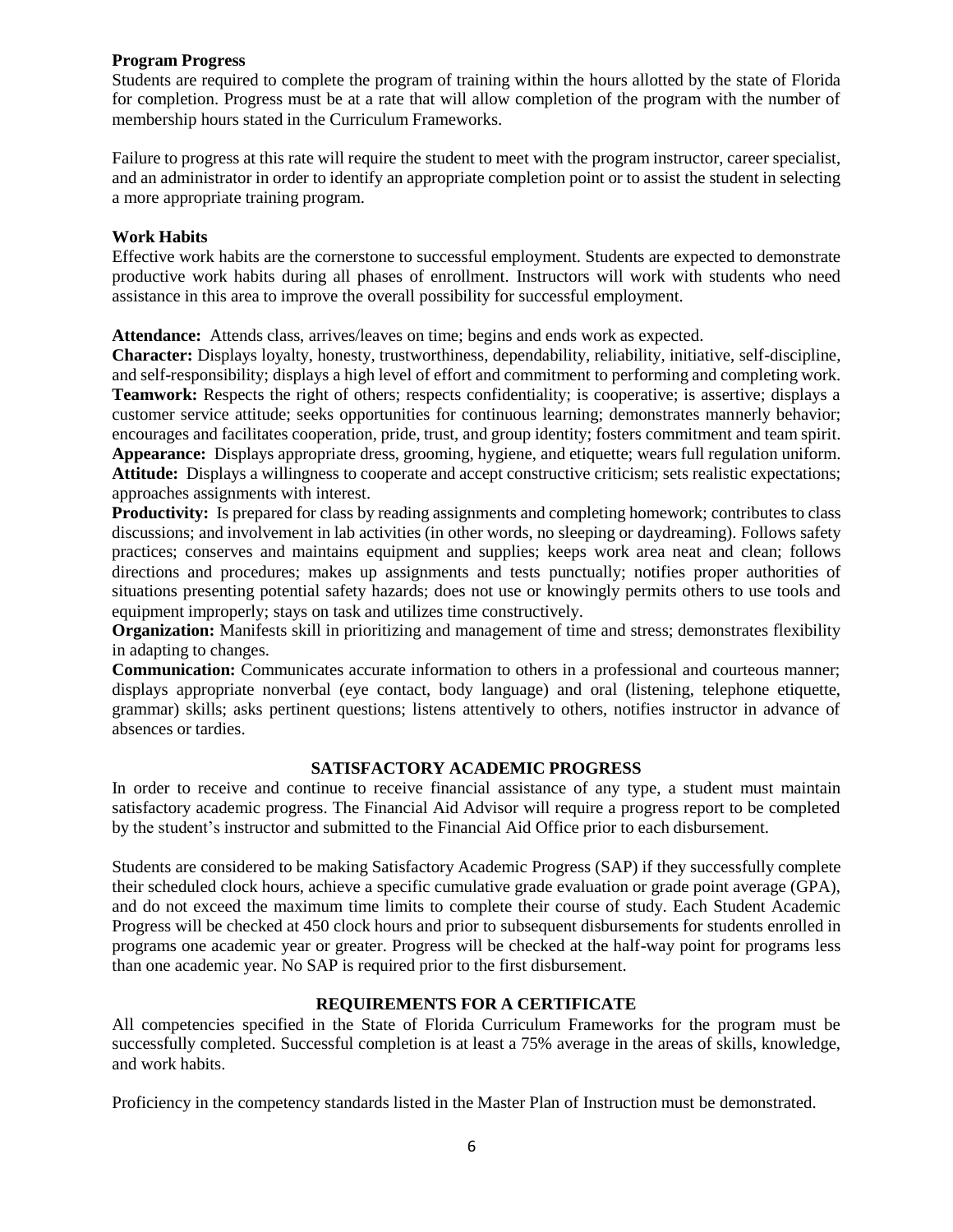Students must meet minimum T.A.B.E. skill requirements (or qualify for an exemption) prior to graduation.

In addition to the requirements above, the recommendation of the instructor for certification includes: consideration of personal appearance, employability skills, a willingness to learn and to work, punctuality, cooperative attitude, and appropriate work habits.

Students, who exit the program early and have successfully completed each course or the competencies of an Occupational Completion Point (OCP), will be issued a partial certificate. This certificate does not require a student to master the state-mandated basic skills level.

## **STUDENT DRESS CODE**

Students who attend FMTC shall dress in a manner appropriate for the job in which they are receiving training, including any special protective gear and professional uniforms. All clothing must be neither distracting nor offensive and be clean, neat, modest, in good repair, and appropriately sized.

Administration has the final authority for determining whether or not a student's apparel conforms to the dress code. When it is determined that it does not, students will be required to change into clothing which will conform to this code or leave campus. Students may return to campus when they have changed into appropriate clothing.

**Program Uniform:** Full chef's uniform (chef's coat, chef's pants, shoes and hat) ordered at orientation.

# JOB DESCRIPTIONS

# **OCP A Food Preparation (300 Hours)**

Prep Cook, Salad Maker, Pantry

# **OCP B Cook, Restaurant (300 Hours)**

Line Cook, Fry Cook, Short Order Cook

# **OCP C Chef/Head Cook (300 Hours)**

Chef, Head Cook

# **OCP D Food Service Manager (300 Hours)**

Supervisor

# **TEXTBOOKS**

For the most recent book list for the Professional Culinary Arts & Hospitality program, visit FMTC's online bookstore – [www.fmtcshop.com.](http://www.fmtcshop.com/)

# **PROGRAM OBJECTIVES**

See the attached Florida State Department of Education Curriculum Frameworks for program objectives and competencies.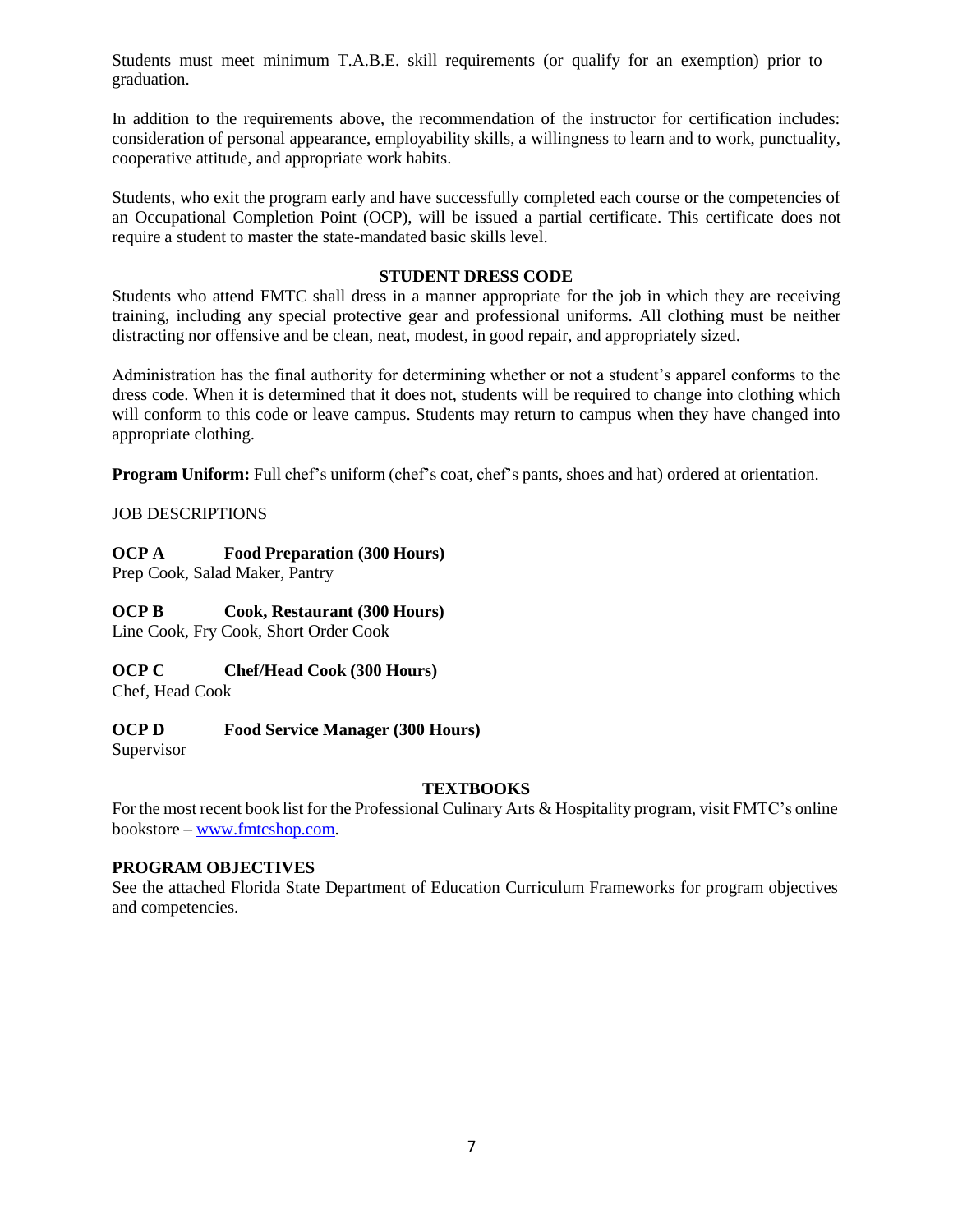# **Florida Department of Education Curriculum Framework**

| <b>Program Title:</b>  | <b>Professional Culinary Arts &amp; Hospitality</b> |
|------------------------|-----------------------------------------------------|
| <b>Program Type:</b>   | <b>Career Preparatory</b>                           |
| <b>Career Cluster:</b> | <b>Hospitality &amp; Tourism</b>                    |

| <b>Career Certificate</b>       |                                                                                                                                          |  |  |  |  |
|---------------------------------|------------------------------------------------------------------------------------------------------------------------------------------|--|--|--|--|
| Program Number                  | N <sub>100500</sub>                                                                                                                      |  |  |  |  |
| <b>CIP</b> Number               | 0412050312                                                                                                                               |  |  |  |  |
| Grade Level                     | 30, 31                                                                                                                                   |  |  |  |  |
| <b>Standard Length</b>          | 1200 hours                                                                                                                               |  |  |  |  |
| Teacher<br>Certification        | Refer to the <b>Program Structure</b> section.                                                                                           |  |  |  |  |
| <b>CTSO</b>                     | SkillsUSA                                                                                                                                |  |  |  |  |
| SOC Codes (all<br>applicable)   | 35-2021 – Food Preparation Workers<br>$35-2014$ – Cooks, Restaurant<br>35-1011 – Chefs and Head Cooks<br>11-9051 – Food Service Managers |  |  |  |  |
| <b>CTE</b> Program<br>Resources | http://www.fldoe.org/academics/career-adult-edu/career-tech-edu/program-resources.stml                                                   |  |  |  |  |
| <b>Basic Skills Level</b>       | Mathematics:<br>9<br>9<br>Language:<br>Reading:<br>9                                                                                     |  |  |  |  |

#### **Purpose**

This program offers a sequence of courses that provides coherent and rigorous content aligned with challenging academic standards and relevant technical knowledge and skills needed to prepare for further education and careers in the Hospitality & Tourism career cluster; provides technical skill proficiency, and includes competency-based applied learning that contributes to the academic knowledge, higher-order reasoning and problem-solving skills, work attitudes, general employability skills, technical skills, and occupation-specific skills, and knowledge of all aspects of the Hospitality & Tourism career cluster.

The content includes but is not limited to preparation, presentation, and serving of a wide variety of foods; leadership, communication skills, employability skills, and safe/efficient work practices are alsocovered. This coursework prepares students for employment in the food service/hospitality industry.

**Additional Information** relevant to this Career and Technical Education (CTE) program is provided at the end of this document.

#### **Program Structure**

This program is a planned sequence of instruction consisting of four occupational completion points.

This program is comprised of courses which have been assigned course numbers in the SCNS (Statewide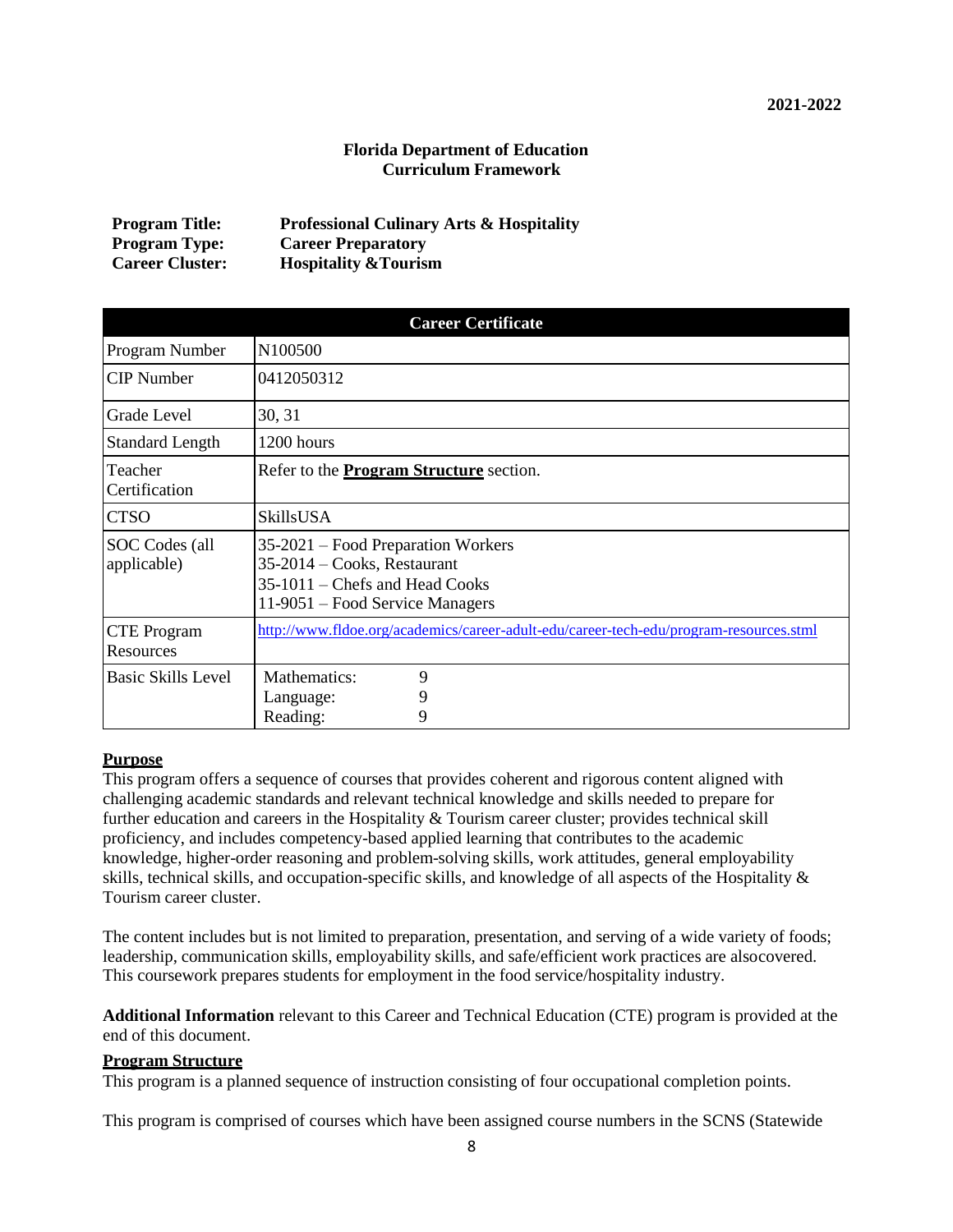Course Numbering System) in accordance with Section 1007.24 (1), F.S. Career and Technical credit shall be awarded to the student on a transcript in accordance with Section 1001.44(3)(b), F.S.

| <b>OCP</b> | Course<br><b>Number</b> | <b>Course Title</b>     | Teacher<br><b>Certification</b>         | Length    | <b>SOC</b> Code |
|------------|-------------------------|-------------------------|-----------------------------------------|-----------|-----------------|
|            | <b>HMV0100</b>          | Food Preparation        |                                         | 300 hours | 35-2021         |
|            | <b>HMV0170</b>          | Cook - Restaurant       | <b>FAM CON SCI</b><br><b>CULINARY 7</b> | 300 hours | 35-2014         |
| C          | <b>HMV0171</b>          | Chef/Head Cook          |                                         | 300 hours | 35-1011         |
|            | <b>HMV0126</b>          | Food Service Management |                                         | 300 hours | 11-9051         |

The following table illustrates the post-secondary program structure:

# **Regulated Programs**

Information on Department of Health rules that affect culinary programs is available at [https://www.flrules.org/gateway/chapterhome.asp?chapter=64E-11.](https://www.flrules.org/gateway/chapterhome.asp?chapter=64E-11)

# **Common Career Technical Core – Career Ready Practices**

Career Ready Practices describe the career-ready skills that educators should seek to develop in their students. These practices are not exclusive to a Career Pathway, program of study, discipline or level of education. Career Ready Practices should be taught and reinforced in all career exploration and preparation programs with increasingly higher levels of complexity and expectation as a student advances through a program of study.

- 1. Act as a responsible and contributing citizen and employee.
- 2. Apply appropriate academic and technical skills.
- 3. Attend to personal health and financial well-being.
- 4. Communicate clearly, effectively and with reason.
- 5. Consider the environmental, social and economic impacts of decisions.
- 6. Demonstrate creativity and innovation.
- 7. Employ valid and reliable research strategies.
- 8. Utilize critical thinking to make sense of problems and persevere in solving them.
- 9. Model integrity, ethical leadership and effective management.
- 10. Plan education and career path aligned to personal goals.
- 11. Use technology to enhance productivity.
- 12. Work productively in teams while using cultural/global competence.

# **Standards**

After successfully completing this program, the student will be able to perform the following:

- 01.0 Identify career and employment opportunities.
- 02.0 Exhibit the ability to follow state mandated guidelines for food service.
- 03.0 Demonstrate and incorporate workplace safety procedures.
- 04.0 Demonstrate personal productivity
- 05.0 Utilize operational systems.
- 06.0 Use and care for commercial tools and equipment.
- 07.0 Describe the basic principles of food science.
- 08.0 Demonstration proficiency in culinary math.
- 09.0 Describe the basic principles of nutrition.
- 10.0 Identify and explain front-of-the-house and back-of-the-house duties.
- 11.0 Prepare and present food and beverage items to meet creativity aspects as well as quality standards.